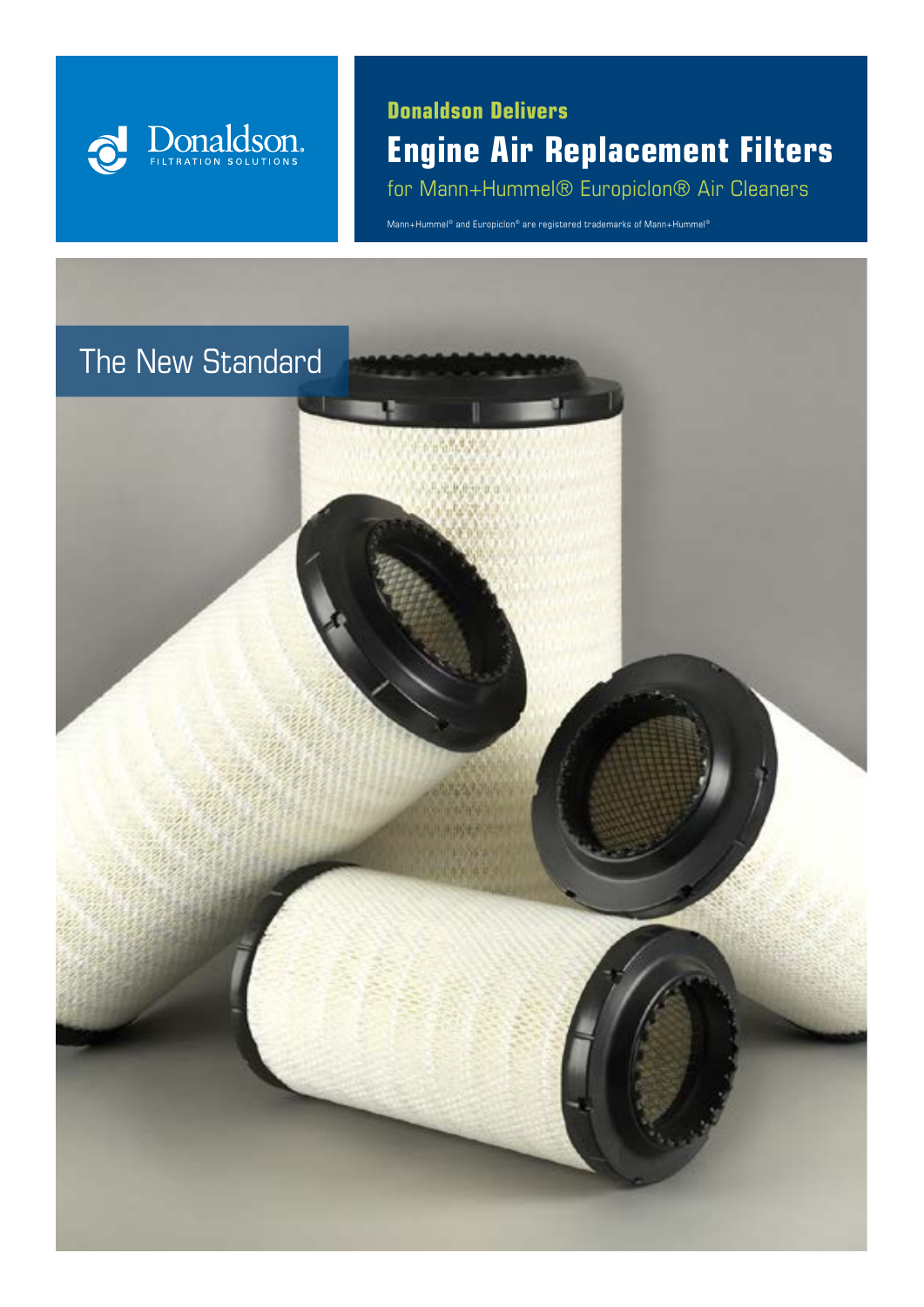

# **Superior performance and proven protection**  for heavy duty diesel engines

Donaldson's new line of high efficiency air filters may look a little different out of the box, but they're specially designed to fit Mann+Hummel® Europiclon® air cleaner housings used in both on- and off-road applications.

This filter's unique sealing system incorporates specially designed teeth that compress to cushion and hold the filter in the ideal position, providing a secure seal – even in the most severe environments.

### **Packed with proven technology**

Equipped with Donaldson's industry-shaping RadialSeal™ system, advanced media and stable structural support, these new air intake elements are built to perform and provide effective engine protection, in a wide-range of challenging conditions.



**New Appearance. New Design.** 

**Donaldson invented air filters for heavy-duty engines – now it offers a new and improved heavy-duty design for Europiclon® air cleaners.**

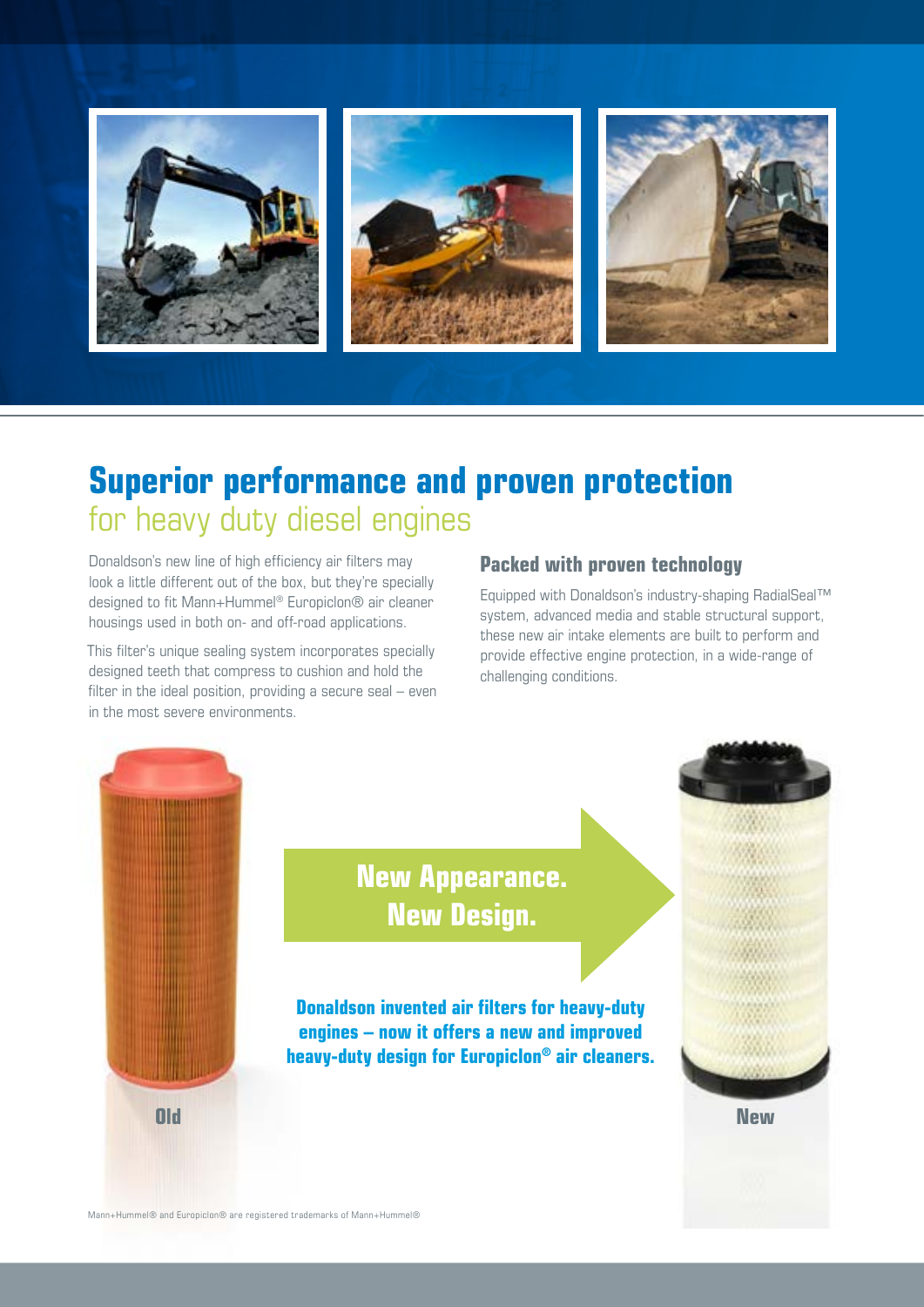# **Advanced technology delivers complete engine protection**

### **Vibration Resistant**

Innovative Dual Compression saw-tooth design incorporates an inventive combination of soft and hard urethane that generates high levels of compression –

**Soft urethane**

maintaining secure RadialSeal integrity. Filter resists movement (even under heavy vibration) and delivers sure sealing under the most severe duty conditions.

#### **RadialSeal™ design** Proven sure-fit Donaldson sealing system creates a reliable, vibration-resistant interface between the air cleaner and the filter. Slides easily on and off the outlet tube during servicing, making

#### **High-efficiency cellulose media**

**Hard urethane**

Offering media options specifically designed to perform across a wide range of heavyduty diesel engine applications. Flame-retardant media in UL Recognized filter elements are available for transportation applications.

#### **Rigid structural support**

and simple.

removal and replacement fast

Rigid structural support system (outer or inner liners) protect filters from damage or collapse in humid conditions or heavy vibration applications. Structure also protects the media from damage during servicing.

# **Donaldson Aftermarket Filter Warranty**

#### **YOU HAVE A CHOICE**

You can always choose top-quality Donaldson filters designed specifically for your engines and equipment and – as long as you change them according to the engine manufacturer's recommendations – using Donaldson filters will not void your engine manufacturer's warranty.

You need effective filtration – and you want it all from one supplier. When it's time for filter replacement, Donaldson provides the right combined to help and value to help and val<br>When it stime for filter replacement, Donaldson provides the right combination of quality and value to help a<br>C With Donaldson protection, your engines and equipment and equipment and equipment and equipment and equipment<br>With Donaldson protection, you engine and equipment will operate longer between filter replacements, and exper<br>W saving on costly downtime and repairs. And adding a Donaldson filtration and repairs. And adding the state of<br>The costly downtime and repairs. And adding a Donaldson filtration system to your bulk fuel and luberated and<br>Si storage will go even further toward protecting your extended your extendence of the state of the state of the<br>The storage will go even further toward protection your equipment and maximizing up to state of the state of t<br>T **Depend on Donaldson when their counts!**<br>Depend on Donaldson when every operating hour counts!<br>A love of the counts! European Block Exemption The EC Block Exemption Regulation Regulation (Berlin 1999)<br>The EC Block Exemption Regulation Regulation (BER) gives motorists in the flexibility to select where the flexibility to select<br>The EC Block Executive to select wh get their on-road vehicles services. The BER also covers service and maintenance and maintenance and maintenan<br>The BER also covers service and maintenance during the warranty performance during the warranty period.<br>The BER Donaldson Confidence We take the common sense approach. In the unit was approach. In the common sense approach. In the unit of the<br>West in the common sense approach. In the uncertainty of the unit of the sense approach. In the material of th<br>T or work work warranty and the protection of a Donaldson filter, you have the protection of a Donaldson filter,<br>The protection of a Donaldson filter, you have the protection of your Donaldson warranty. We have the protect<br>T engine is returned to its previous condition.  $\overline{\phantom{a}}$  $\blacksquare$ to protect your engines and equipment. More information on the European Block Exemption can be found via ec.europa.eu > European Block Exemption Donaldson Product Warranty is available via www.emea.donaldson.com/en/engine/support/datalibrary/063051.pdf You can always choose top-quality Donaldson filters designed specifically for your engines and equipment, and as long as you change the filters according to the engine manufacturer's recommendations Donaldson filters **will not void your engine manufacturers warranty.**<br>Will be a strong manufacturer of the strong warranty. YOU HAVE A CHOICE! **Aftermarket Warranty**

**DONALDSON Donaldson Engine** 

See Brochure F116082 for complete warranty details on all Donaldson products.